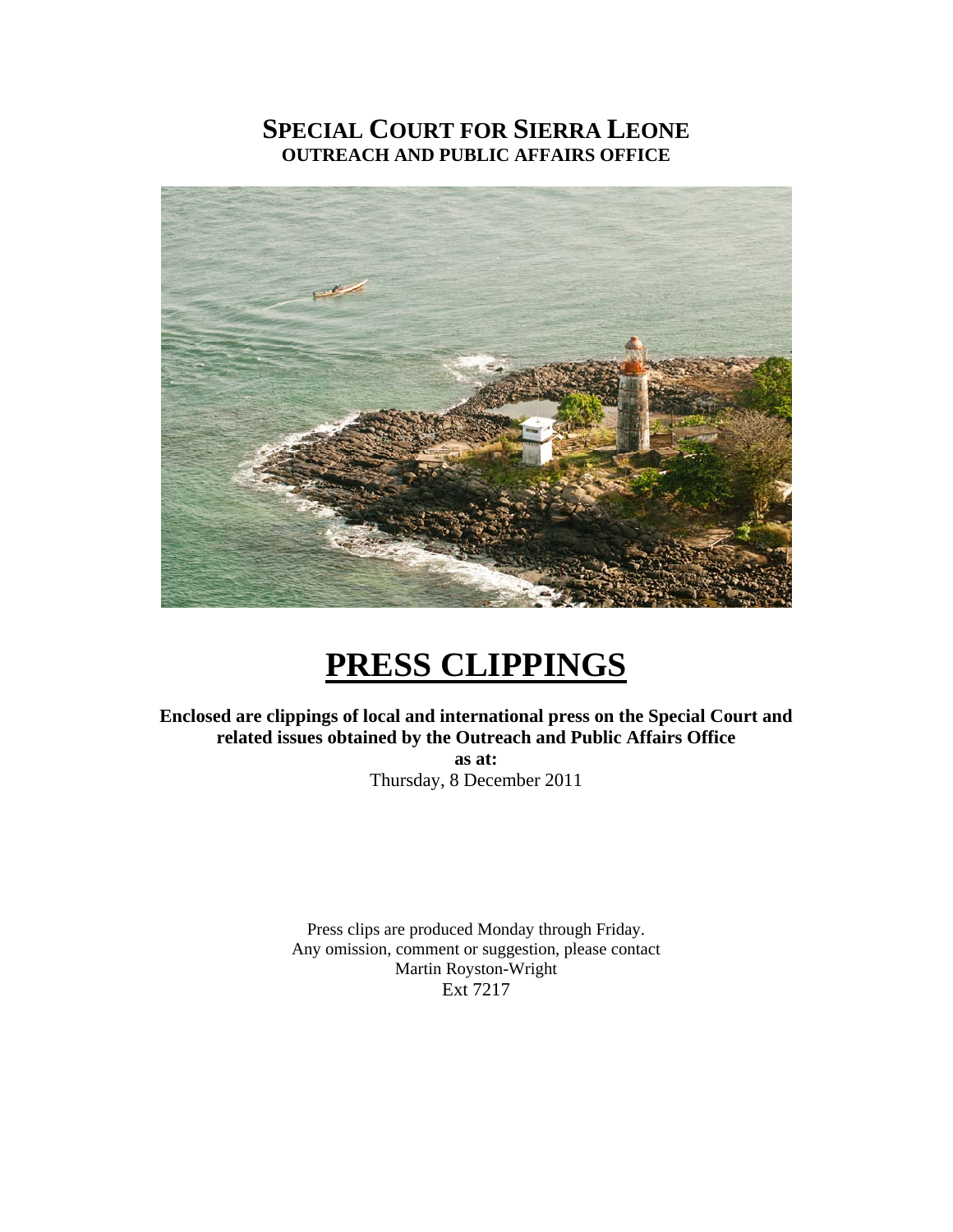| <b>Local News</b>                                                                  |           |
|------------------------------------------------------------------------------------|-----------|
| SLANGO Donates to Female Prisoners at Special Court / Awareness Times              | Page 3    |
| <b>International News</b>                                                          |           |
| Consolidate International Justice / The New York Times                             | Page 4    |
| Truth Through Justice / Republica                                                  | Pages 5-6 |
| Political Interference and Judicial Misconduct Impede Justice in Cambodia / Jurist | Pages 7-8 |

 $\sqrt{2}$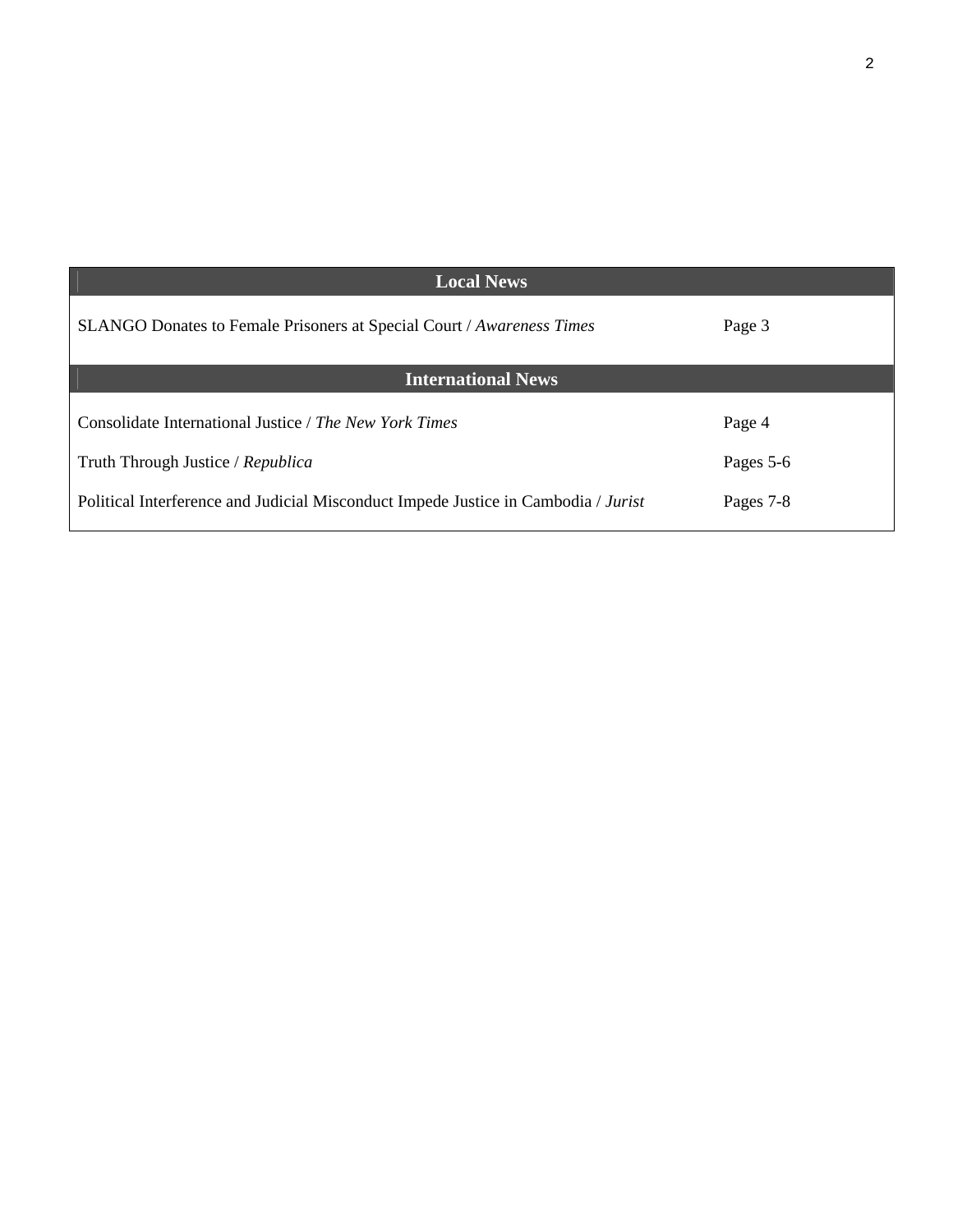#### **SLANGO Donates to Female Prisoners at Special Court** Bangura thanked SLANGO on

**By Aruna Turav** The Sierra Leone Association of Non-Governmental Organisations SLANGO yesterday 7th December 2011 donated used clothes, toothpastes, toothbrushes, soaps, and sanitary pads etc. worth thousands of Leones to inmates detained at the Special Court of Sierra Leone New England in Freetown.

Presenting the items to the twenty-six inmates, the National Coordinator for Sierra Leone Association of Non-Governmental Organisation, Shellac Davies said the donation is part of SLANGO's activities in observing the sixteen days of activism for women. She cited that for the past four months SLANGO's gender sectoral meetings have been focused on the issue of women within the justice system, particularly those detained in prison. Shellac Davies noted that these women are part of the family embraced within the 16 days of activism which is being observed worldwide and is recognising the role women play in society and seeks to empower women and improve their lots in every possible circumstance. Madam Davies revealed that their visit to the female prison is aimed at highlighting the challenges the female monet are facing and to encourage. **Non-Governmental Organisations to** 

look into their plights, especially the reformative aspect of imprisonment. She said the visit is also aiming to put in place mechanisms that will aid the prison system to reform the convicted prisoners, build their capacity so that they will become productive members of society upon their release.

She used the forum to appeal to the Human Rights Commission and the Judiciary to investigate bottlenecks that kept some of these womenprisoners in long term remand and also appealed to the Human Rights . 13.455 | 15.7 | 15.16.38

Commission and NGOs working in reproductive health to work towards the prevention of pregnancies whilst in prison.

"While calling on the Ministry of Health to help out where pregnancies occur and to extend the primary maternal health care to the prison system, I want to thank the Ministry of Internal Affairs for giving us the opportunity to visitthe female prisoners," she said. On her part, the Officer in-Charge of Gender Affairs in the Sierra Leone Prisóns Mrs. Salamatu Kohyee Na 1

At a committee with

behalf of the inmates for what she described as their kind gesture to the inmates. She said at present, she has twentysix female inmates in detention. She revealed that one is serving life imprisonment, ten serving sentences. five on trials and ten are in remand. She revealed that all the inmates are in good health.

She also used the forum to appeal to other organisations to follow the footsteps of SLANGO.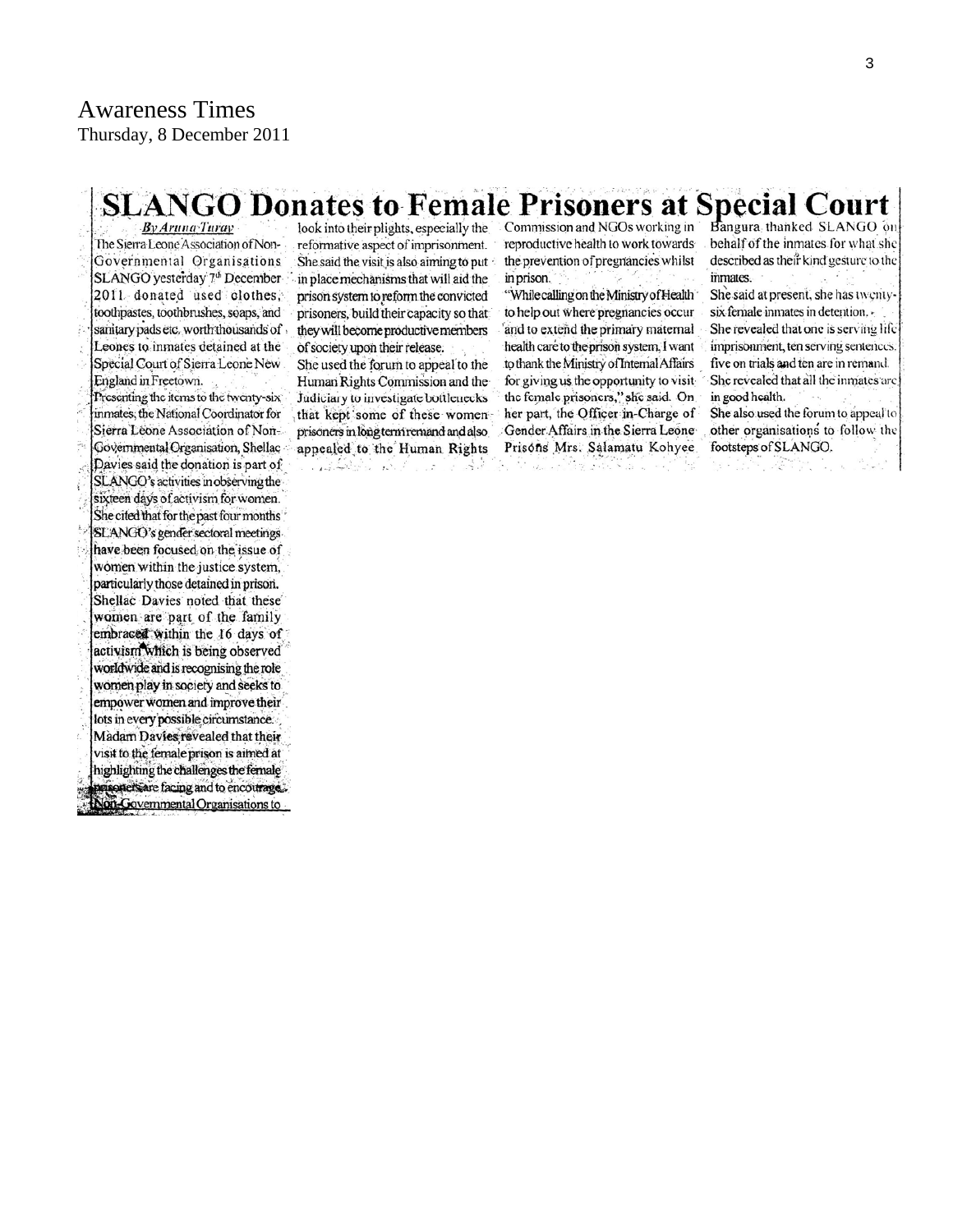### The New York Times Tuesday, 6 December 2011

#### **Consolidate International Justice**

Letter

Regarding the news article "Ivorian ex-leader appears in court" (Dec. 6): The recent arrest and transfer to the International Criminal Court of the former president of Ivory Coast, Laurent Gbagbo, should raise serious concern about our piecemeal system of global justice.

In addition to the I.C.C., there are currently five different U.N.-affiliated courts adjudicating cases of crimes against humanity: the Special Court for Sierra Leone, similar hybrids for Cambodia and Lebanon, the International Criminal Tribunal for Rwanda, and its counterpart for the former Yugoslavia. These last two are scheduled to be subsumed by the clumsily named International Residual Mechanism for Criminal Tribunals.

Efforts to hold political and military leaders accountable for their crimes are laudable, but this multitude of mechanisms inevitably suffers from an excess of bureaucracy, poor coordination and duplication of efforts. The way forward lies in strengthening the I.C.C.

*Chris Hennemeyer, Silver Spring, Maryland*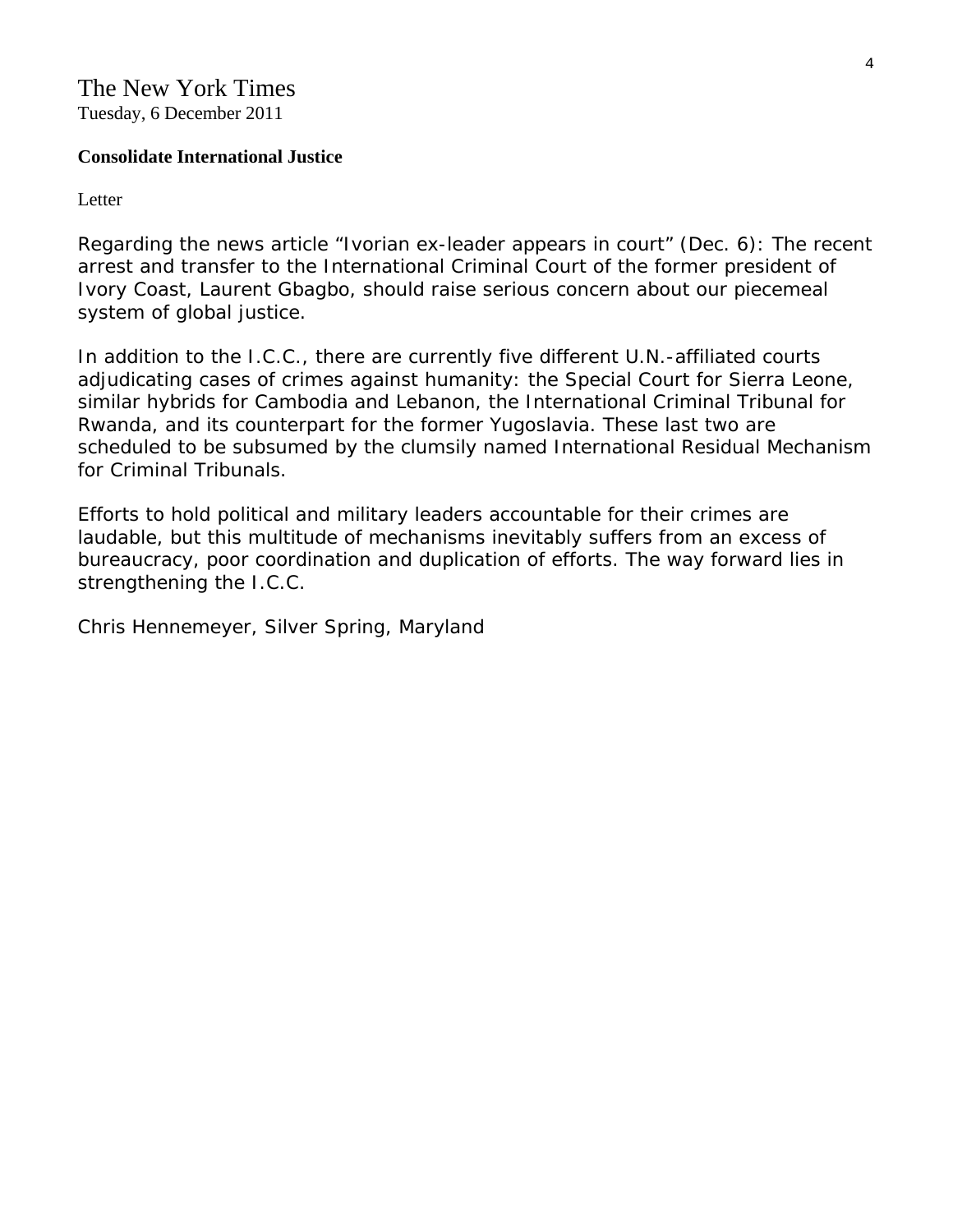Republica Wednesday, 7 December 2011

#### **Truth through justice**

#### JOHN ANTHONY TUCKNOTT

#### *We win justice quickest by rendering justice to the other party.* ---*Mahatma Gandhi*

Conflict leaves behind a terrible legacy: the dead, wounded, broken families, destruction. War tears apart societies and weakens states. Violence sets back development, and leaves psychological scars that can take a generation to heal. Countries seeking to consolidate the peace often focus on the physical ruins of the conflict—police posts, schools, minefields. But for that peace to be sustainable you have to delve deeper, look at root causes, help the conflict-affected piece their lives back together, and ensure that the society you are rebuilding does not lapse back into violence.

Nepal will soon join the list of countries that have set up a truth and reconciliation commission (TRC). Such mechanisms have been looked to as ways to establish a single version of what happened during the conflict, to give a voice to victims and witnesses, and to move society forward on the basis of mutual understanding. They have also sought to address at least the most serious violations of fundamental human rights—violations that were in most cases already crimes. In Nepal it was never lawful to abduct, torture, rape, disappear or murder civilians.

That is why many in civil society, and amongst Nepal's international friends and partners, attach great importance to the bill currently under discussion. We are disturbed by reports that some sections of society seek amnesties for those implicated in serious crimes. This would mean that alleged perpetrators would not even face justice in a court of law for the crimes of which they are accused. No implicit deal to excuse those alleged to have perpetrated heinous crimes—on either side of the 10-year conflict—is worthy of the name "gentlemen's agreement". Gentlemen do not seek to subvert the rule of law, to worsen the anguish of victims, or to play with justice like tokens in a game of dice.

The UK has supported many TRCs around the world, and we are a key supporter of the International Criminal Court. In Sierra Leone, for example, a TRC granted wide amnesties, but a Special Court also successfully dealt with some of the most terrible crimes. Some countries have concentrated purely on truth-seeking and healing, whereas others have sought to deal with the past through TRCs in parallel to extensive prosecutions. There is no one model of transitional justice, and the world community does not always get it right; but there are minimum standards. Indeed, international law and the global political mood have moved away from the provision of blanket amnesties.

There are minimum standards of transitional justice. International law and global political mood have moved away from blanket amnesties.

Yet a dose of pragmatism is plainly required. In order to be successful, mechanisms need to look both backward and forward: they should reflect not only the nature of a country's conflict but also its peacebuilding needs. In Nepal many victims may indeed choose financial reparations instead of criminal prosecutions—but they must be given that choice. Those who argue that prosecuting the most serious cases would hamper or derail the peace process are wrong.

Looking at TRCs around the world, no country has the capacity (or the evidence) to prosecute every last perpetrator from a complex conflict. Nor would such a move meet the important aim of healing, rather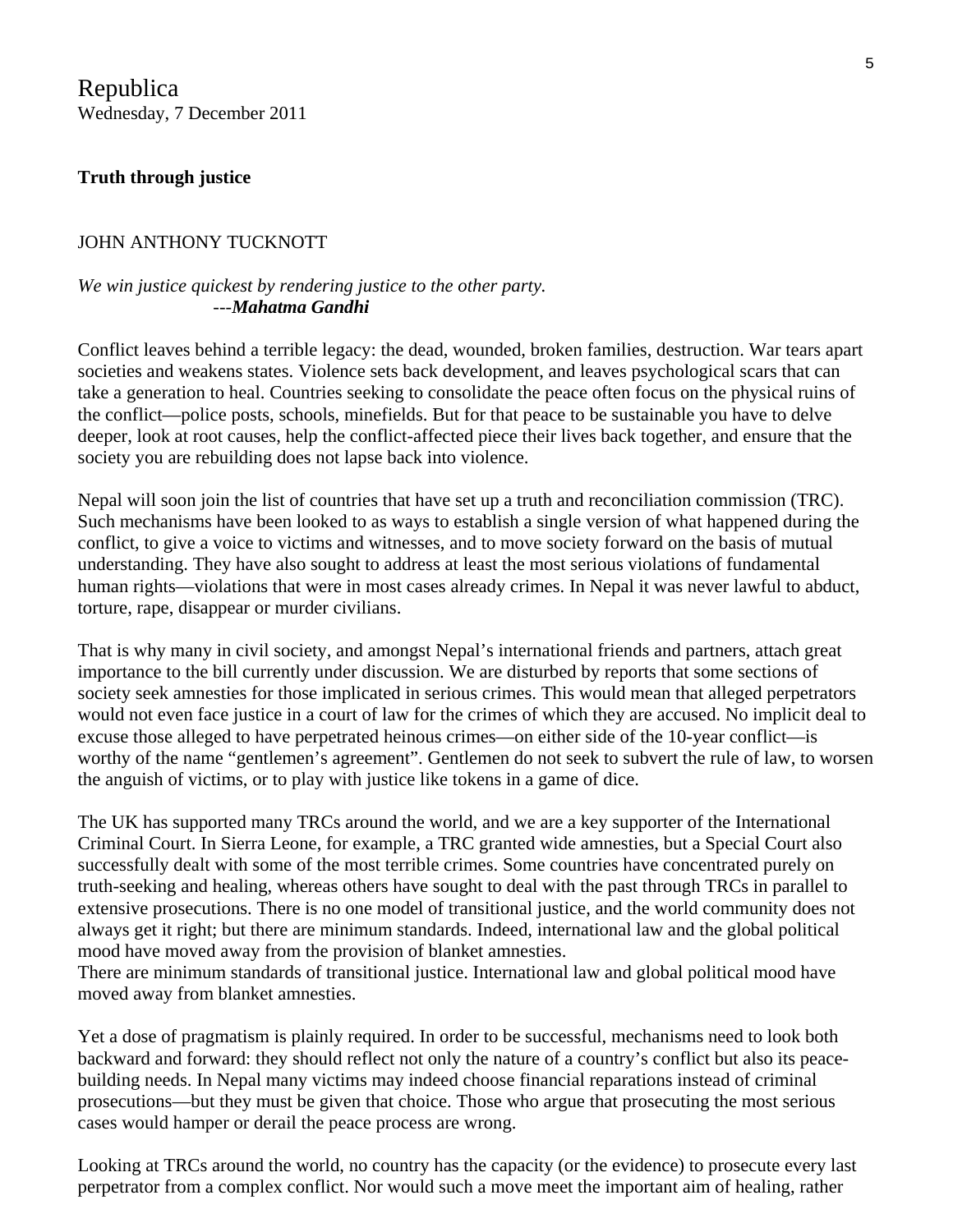than widening, divisions in communities across Nepal. And a vindictive TRC might deter important witnesses from coming forward with their testimonies, frustrating the equally important goal of establishing the truth about the conflict.

Nonetheless, certain crimes cannot be subject to blanket amnesties, and the TRC (as well as the Commission of Inquiry on Disappearances) must have the power to recommend cases for investigation. It is the UK's concern that if the TRC proceeds on the basis of blanket amnesty, including for the worst crimes, Nepal may find itself in breach of international law, against its own treaty obligations, and counter to the commitments it made to the UN Human Rights Council.

Unfortunately Nepal does not have a proud history of commissions. While conflict victims, who should be the focus of the TRC, are clear what they want, you need only look at the sorry tales of the Malik and Rayamajhi Commissions to understand why expectations are low. The TRC and Disappearances Commission have to be different if they are to be effective and to embed the rule of law in a democratic Nepal. The political parties and security forces must ensure that they work freely and independently, with the access needed to call witness and inspect documents.

One way to do that is to appoint expert commissioners after public consultations, rather than the usual horse-trading between the parties. And if the Nepali people are to have confidence in the work of these commissions, they will need to strike an appropriate balance between reconciliation and justice. That balance will have to take into account international law as well as the domestic context in which the commissions will operate.

As Nepali politicians finalize the details of the two bills, they should be asking themselves: what do we want Nepal to look like after these two commissions have reported? They have the power to determine the answer. We could see a Nepal which is largely healed, with an appropriate number of prosecutions for the most serious crimes, impunity addressed, the truth established, and with reparations to victims.

Communities would be able to bridge divisions, and victims and perpetrators could find reconciliation. International law would be respected and the democratic transition consolidated. Or will politicians, egged on by those who wish to run from the past, decide simply to pay off victims, storing up resentment for the future? Will they force reconciliation on widows, sons and daughters, whether they wish it or not? And will they help create a Nepal where even the most serious, international crimes are not prosecuted, weakening accountability?

A country embarking on a journey of social, economic and democratic development cannot start by institutionalising impunity. Nepal will have to find the right balance that allows peace to take root without excusing the worst crimes of the past. Politicians will have to show courage, wisdom and vision to do what is right by victims and right by international law. By rendering justice to others, they will themselves win justice.

*The writer is the British Ambassador to Nepal*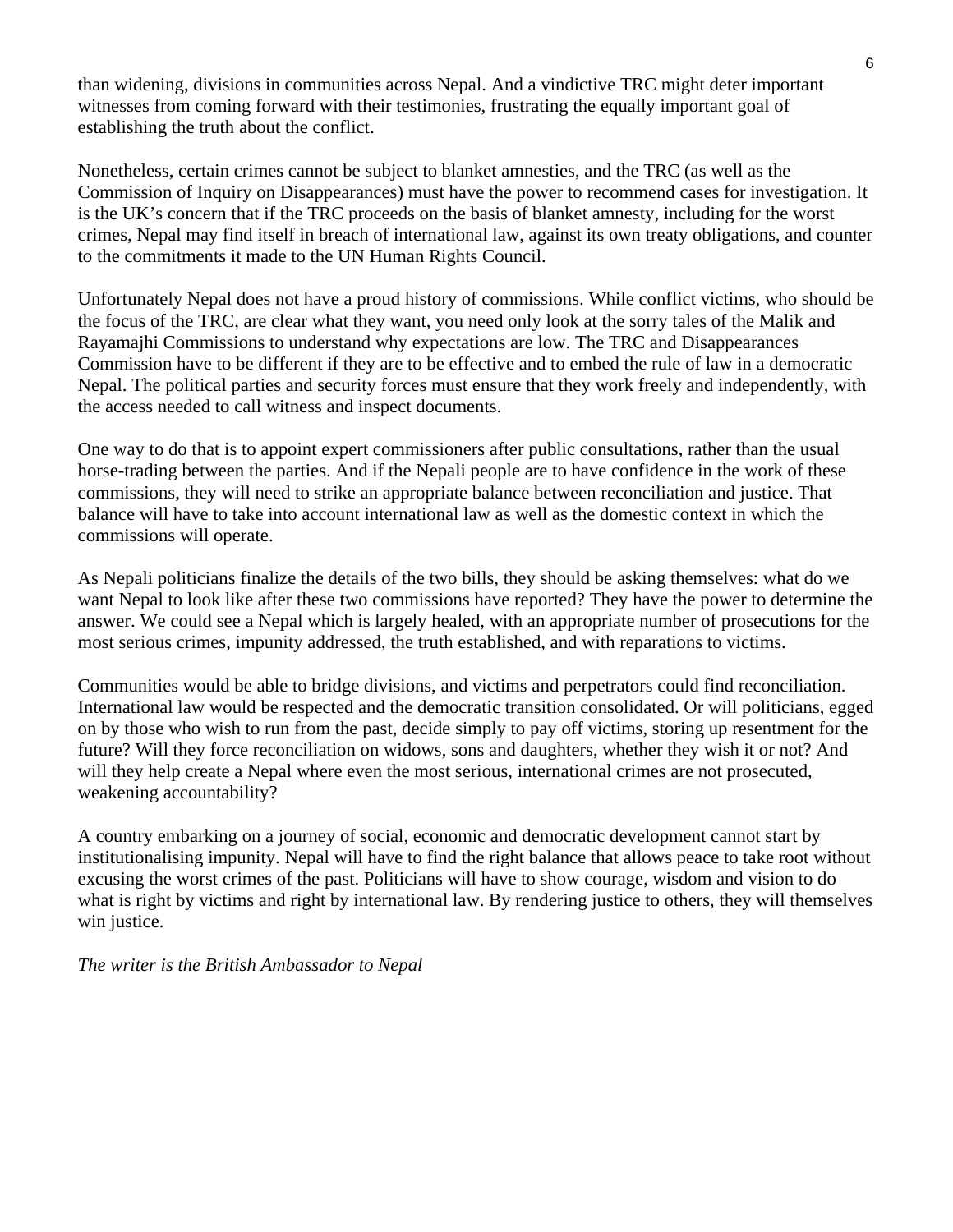Jurist Wednesday, 7 December 2011

#### **Political Interference and Judicial Misconduct Impede Justice in Cambodia**

JURIST Guest Columnist Nisha Valabhji, Officer-in-Charge of the Defence Support Section of the UN Assistance to the Khmer Rouge Trials, argues that political interference and judicial misconduct in the Extraordinary Chambers in the Courts of Cambodia are matters of grave concern that require immediate investigation...

The issue of political interference in the work of the judiciary at the Extraordinary Chambers in the Courts of Cambodia (ECCC) and its impact on the fundamental right to a fair trial has become a matter of grave concern. The ECCC is a UN-assisted court located in Cambodia and established pursuant to the Agreement between the Cambodian government and the UN [PDF], signed in 2003. Several major NGOs, the executive director of the International Bar Association, and individual commentators have addressed this issue in recent months, calling for measures to be taken.

On October 5, 2011, the Cambodia Daily newspaper reported Cambodian Foreign Minister Hor Namhong as saying that only Cambodia can decide how many additional suspects the Khmer Rouge tribunal will prosecute. This statement echoed similar remarks made by other high-level Cambodian government officials, including Prime Minister Hun Sen, which were reported in the local press. The foreign minister's remarks came at a critical time with Cases 003 and 004 before the ECCC.

Such remarks evince a clear and blatant disregard for the concept of the independence and impartiality of the judiciary, as well as a gravely erroneous assumption that the Cambodian government must be able to dictate the outcome of a legal process. Developments in Case 003 have unfortunately only reinforced this view. Commenting on the long-standing and deep-seated problems in the Cambodian judiciary, UN Special Rapporteur on the Situation of Human Rights in Cambodia, Surya Subedi, emphasized on October 23, 2011, that "the independence of the judiciary needs to be anchored in fundamental laws on the judiciary, which have been awaiting adoption since 1993."

A principled approach must be taken with regard to the manifold problems at the ECCC and the rule of law must be upheld. If an institution responsible for adjudicating allegations of the most serious crimes serious violations of international humanitarian law — is subject without doubt to governmental interference, fair trial rights cannot be guaranteed in its proceedings, and any decision in any case which has political implications for the ruling government will likely be subject to political interference.

Where such interference manifests itself in judicial decisions which lack legal basis and appear to be written to force particular outcomes, and which, as in three recent opinions of the ECCC's Pre-Trial Chamber in Case 003, consistently demonstrate a split between the national judges (who constitute a majority in every judicial chamber, in line with the Agreement) and the international judges, dangerous and undesirable legal precedents are set in the still-developing field of international criminal law. In their dissenting opinions in these recent decisions, the international judges meticulously set out what they consider to be numerous irregularities and legal errors in the work of Co-Investigating Judges Siegfried Blunk and You Bunleng in Case 003. Judge Blunk recently resigned from the court.

Tellingly, in another decision rendered on September 9, 2010, concerning a defense appeal related to requests to summon six high-level officials as witnesses in Case 002, the Pre-Trial Chamber split again on national and international lines. The minority international judges held that "no reasonable trier of fact could have failed to consider that the above-mentioned facts and their sequence constitute a reason to believe that one or more members of the [Cambodian Government] may have knowingly and willfully